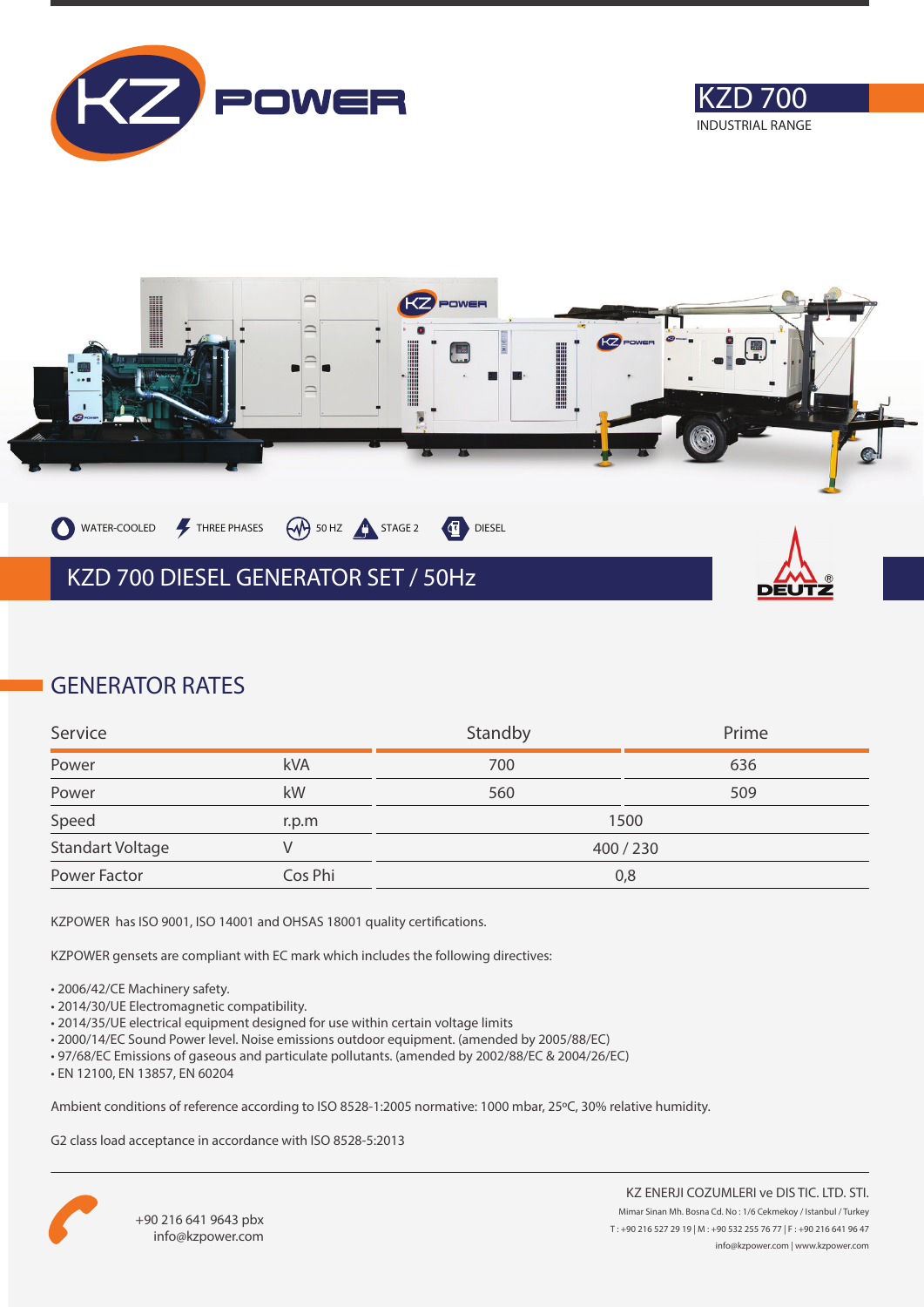



## **SPECIFICATIONS 50HZ / 1.500 rpm**

| Engine                                      | Specifications |                         |
|---------------------------------------------|----------------|-------------------------|
| <b>Rated Output</b>                         | kW             | 560                     |
| Manufacturer                                |                | <b>DEUTZ</b>            |
| Model                                       |                | BF8M1015CP-LA-G5        |
| <b>Engine Type</b>                          |                | 4 Stroke - Diesel       |
| <b>Injection Type</b>                       |                | Direct Injection        |
| <b>Aspiration Type</b>                      |                | Turbocharged            |
| Number of cylinders and arrangement         |                | In line                 |
| <b>Bore and Stroke</b>                      | mm             | 132/145                 |
| Displacement                                | L              | 15,874                  |
| Cooling System                              |                | WATER + %50 Antifreezze |
| Lube Oil Specifications                     |                | ACEA E3,E4,E5 (15W-40)  |
| <b>Compression Ratio</b>                    |                | 16.50:1                 |
| Fuel Consumption Standby (110%)             | 1/h            | 130,64                  |
| Fuel Consumption 100% PRP                   | 1/h            | 118,77                  |
| Fuel Consumption 75 % PRP                   | 1/h            | 89,08                   |
| Fuel Consumption 50 % PRP<br>1/h            |                | 59,38                   |
| Lube oil consumption with full load         |                | < 0.5                   |
| Total oil capacity including tubes, filters | L              | 48                      |
| Total coolant capacity                      |                | 93                      |
| Governor                                    | Type           | Electronical            |
| Air Filter                                  | Type           | Dry                     |
|                                             |                |                         |

| Alternator                              | Specifications          |
|-----------------------------------------|-------------------------|
| Manufacturer                            | <b>GENTECH</b>          |
| Model                                   | <b>GNT-700</b>          |
| Poles                                   | $\overline{4}$          |
| Connection type (standard)<br>No.       | Star                    |
| <b>Total Harmonic Content</b>           | $<$ %2                  |
| Insulation                              | H Class                 |
| Enclosure (according IEC-34-5)<br>Class | IP 21/23                |
| Exciter system                          | Self-excited, brushless |
| Voltage regulator                       | A.V.R (Electronic)      |
| <b>Bracket type</b>                     | Single Bearing          |
| Coupling system                         | Flexible disc           |
| Efficiency (%)                          | %93,5                   |
| Voltage Output (VAC)                    | 230/400                 |
| Frequency (Hz)                          | 50                      |

#### Prime Power (PRP):

According to ISO 8528-1:2005, Prime power is the maximum power which a generating set is capable of delivering continuously whilst supplying a variable electrical load when operated for an unlimited number of hours per year under the agreed operating conditions with the maintenance intervals and procedures being carried out as prescribed by the manufacturer. The permissible average power output (Ppp) over 24 h of operation shall not exceed 70 % of the PRP.

#### Emergency Standby Power (ESP):

According to ISO 8528-1:2005, Emergency standby power is the maximum power available during a variable electrical power sequence, under the stated operating conditions, for which a generating set is capable of delivering in the event of a utility power outage or under test conditions for up to 200 h of operation per year with the maintenance intervals and procedures being carried out as prescribed by the manufacturers. The permissible average power output over 24 h of operation shall not exceed 70 % of the ESP.

#### Note:

All data based on operation to ISO 3046/1, BS 5514 and DIN 6271 standard reference conditions.



• All rotating parts are covered by metal mesh against damages

• Heavy duty water cooled diesel engine and brushless alternator • Solid steel base frame with minimum 8 hours base tank and

• AMF Control panel with digital-automatic main control module

• User Manual, Electrical Drawing and Gurantee certificate

Standard Generator Features

anti-vibration mountings

• Residential type silencer • Flexible exhaust compensator • Block water heater unit

• Battery charge redressor. Lead acid battery

• 50c Tropical radiator





+90 216 641 9643 pbx info@kzpower.com

KZ ENERJI COZUMLERI ve DIS TIC. LTD. STI. Mimar Sinan Mh. Bosna Cd. No : 1/6 Cekmekoy / Istanbul / Turkey T : +90 216 527 29 19 | M : +90 532 255 76 77 | F : +90 216 641 96 47 info@kzpower.com | www.kzpower.com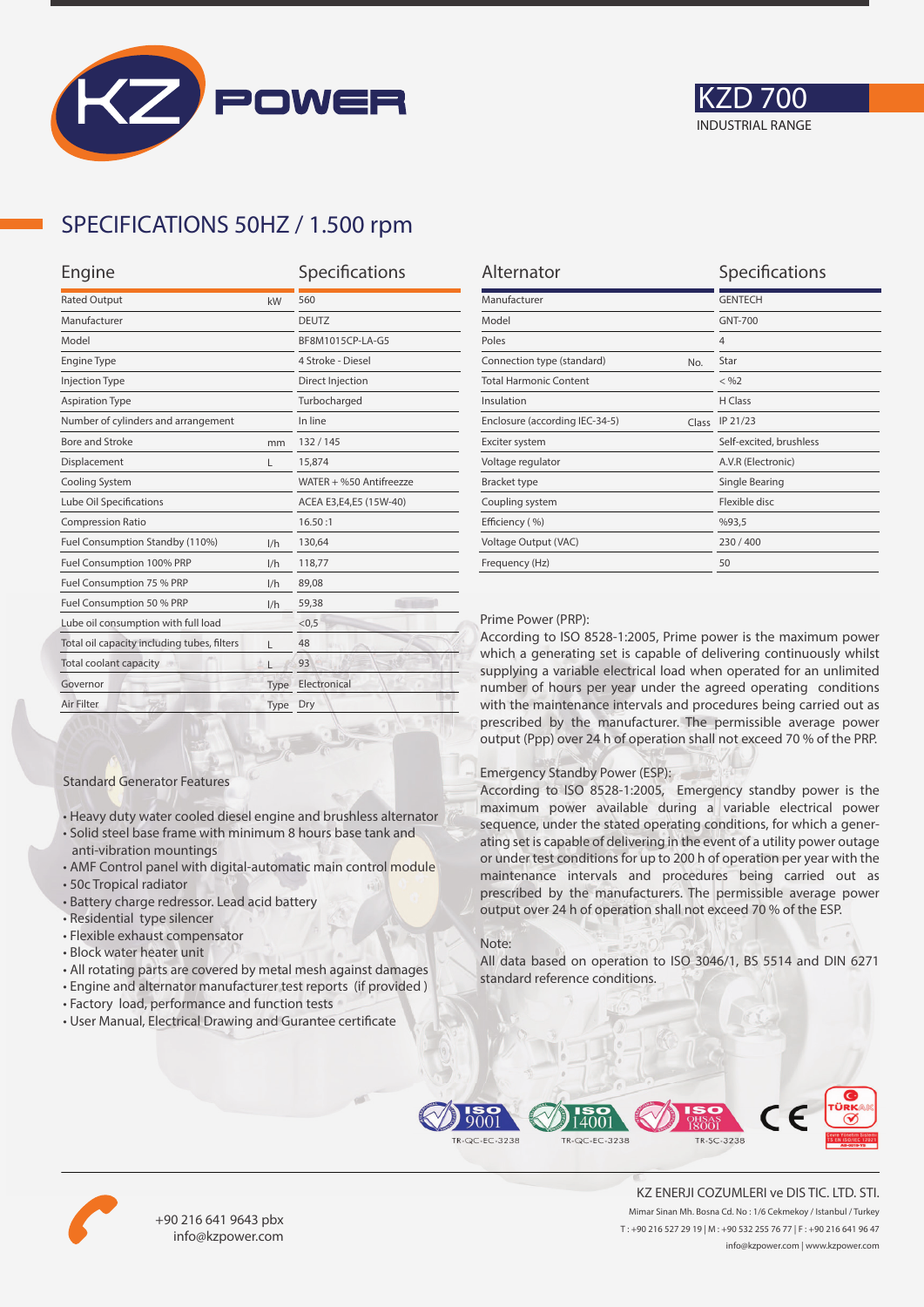



### **DIMENSIONS**





### **OPEN SET**

| WxLxH            | mm | 1600x3500x2680 |
|------------------|----|----------------|
| Weight           | kg | 3540           |
| <b>Fuel Tank</b> |    | 1000           |





### **CANOPIED**

| WxLxH            | mm | 1600x4000x2665 |
|------------------|----|----------------|
| Weight           | kg | 4250           |
| <b>Fuel Tank</b> |    | 1000           |

Sound Proof Canopy Specifications

- Special design for minimizing acoustic level
- Galvanized steel construction further protected by polyester powder coat paint
- Black finish stainless steel locks and hinges
- Control panel viewing window in a lockable access door
- Emergency stop push button (red) mounted on enclosure exterior
- Lifting, drag and jacking points on base frame
- Radiator fill via removable, flush mounted rain cap fitted with compression seal